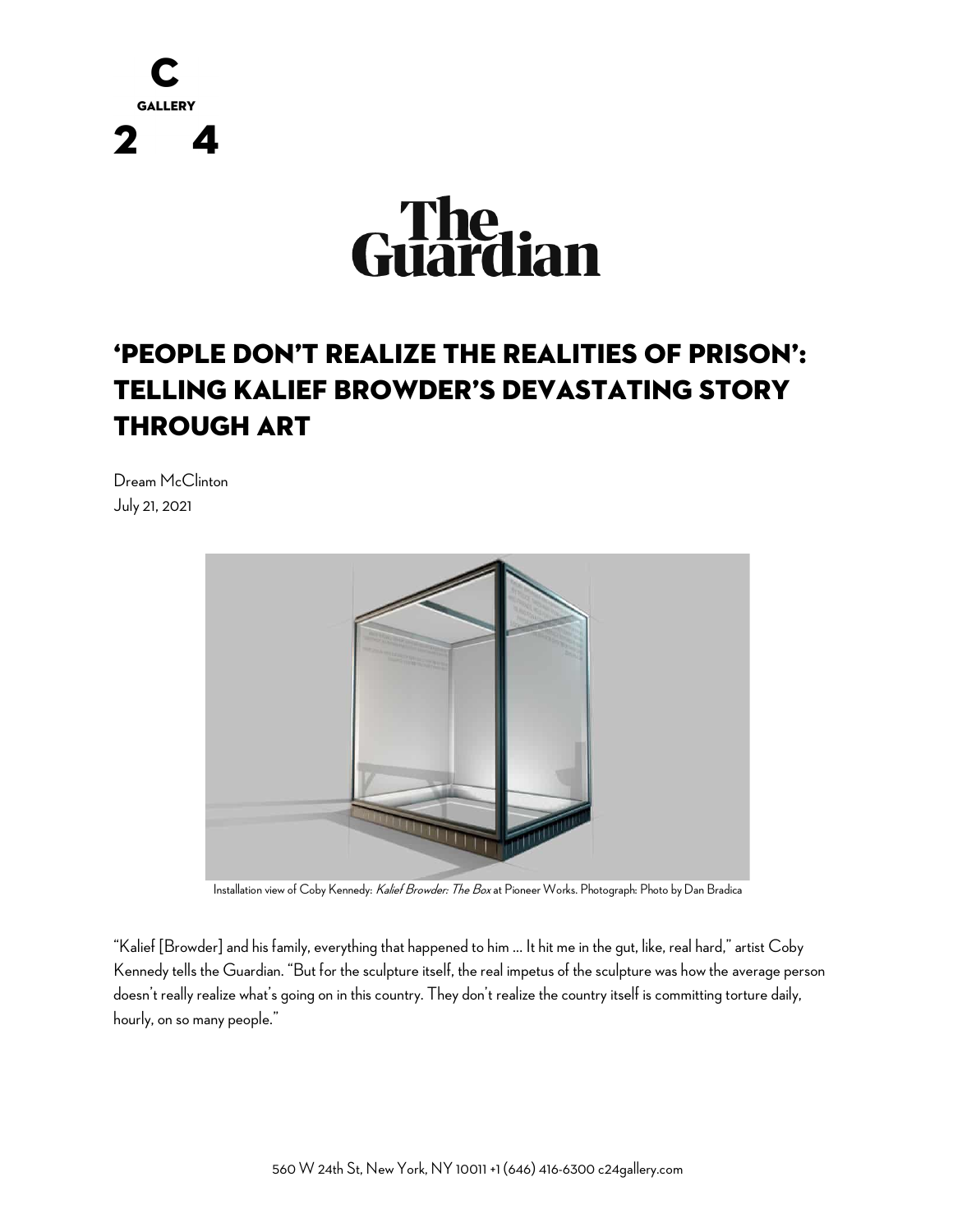

Kalief Browder. Photograph: ZUMA Press, Inc./Alamy Stock Photo

He's explaining the catalyst behind his latest creation, hobbling, a brace on his knee, crutch in hand. A sheet of plexiglass slipped and fell on him during the construction, which cut a tendon in his knee. It could have been much worse, had it landed on his head. It didn't and he considers himself lucky.

The iron box before him resembles a truncated room, 8ft x 10ft x 6ft. It represents where Kalief Browder spent nearly two years of his youth: a solitary confinement cell on Rikers Island. Kalief Browder: The Box is a new sculpture from Kennedy, a weatherproofed steel box structure with sandblasted glass telling the story of Browder and the many abuses he suffered during his incarceration and lights illuminating the words, literally casting a light on the torture endured during his unlawful imprisonment. Gesturing to the structure with his open hand, he says: "So many people don't realize the realities of this, of prison, of the prison system, of what happens when a person goes in, of what happens to a person while they're in there."

Kennedy, a former industrial designer turned fine artist from Washington DC, is seeking such realizations but ultimately, he wants a reaction, like the one he felt after learning about Browder's tribulation. "My hope is that the viewer who comes upon this thing and gets a visceral feeling of what it's like to be taken and put in a box for years of your life, like literally be put in a box for years of your life." The outdoor art installation is housed in the PioneerWorks garden in Red Hook, Brooklyn; its hard corners and glass juxtaposed against the gallery's verdant gardens. The installation will be presented along with talks by activists who deal with mass incarceration, its effects and possible abolition.

Kalief Browder was a Bronx adolescent who was jailed on New York City's Rikers Island after being suspected of stealing a backpack. He was incarcerated and held without trial from 2010 to 2013. The teenager spent around two of those years in solitary confinement. The treatment created mental health issues for the teenager, who would later say the incarceration "robbed him of his happiness". After his release, Browder filed a wrongful imprisonment case with the city of New York but later killed himself in June 2015 before the resolution of the case.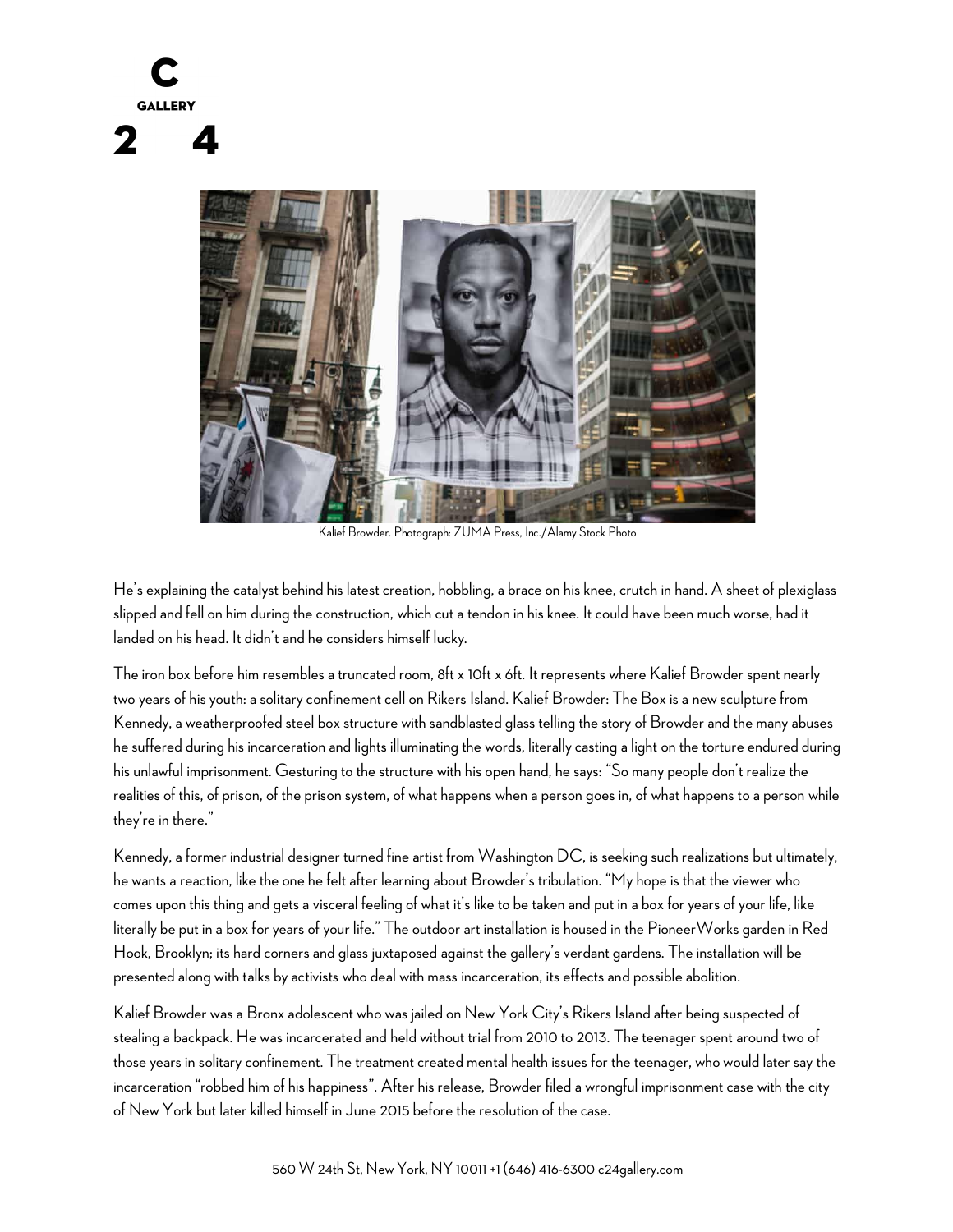



Photograph: Dan Bradica/Photo by Dan Bradica

"I saw myself in him. I saw 17-year-old me in 17-year-old him," said Kennedy. Though the two shared no personal connection, Kennedy has experienced the many manifestations of the mass incarceration system (stop-and-frisk, police harassment, the effects of mass incarceration and police intimidation) in his daily life as a black man. Kennedy describes the unpleasant and harrowing interactions it wrought. "I've had run-ins on the street where I've been wronged by cops. I've been abused by cops. I've been threatened by cops," he says, recounting a time where he was taken into custody violently by the cops. "Stuff like that has been happening [to me] since high school. That's that direct correlation with what started this thing with Kalief. They just rolled up on him in the Bronx and because he was wearing a shirt that somebody found similar to somebody else's shirt that somebody had weeks ago, he got the rest of his life taken away. It's wild."

Though the sculpture bears his name, Kennedy, who describes his art as toying with the concept of "subjective reality", says the piece is not made to commemorate Browder's life or legacy, rather to tell this part of his story. In this context, the piece functions as a mirror the size of a small storage unit, perhaps to the dismay of some viewers. But such responses do not deter Kennedy. "If anything, I'm observing reality. I'm honoring reality," he says. "I don't think –and I don't want to speak for anybody – but I don't think that people that have gone through certain, very heavy aspects of reality would want that reality to watered down, whitewashed or swept under the table. I think they would want that reality to be handled with respect but for it to be put out there as what it is, as strong as it is, as painful as it is."